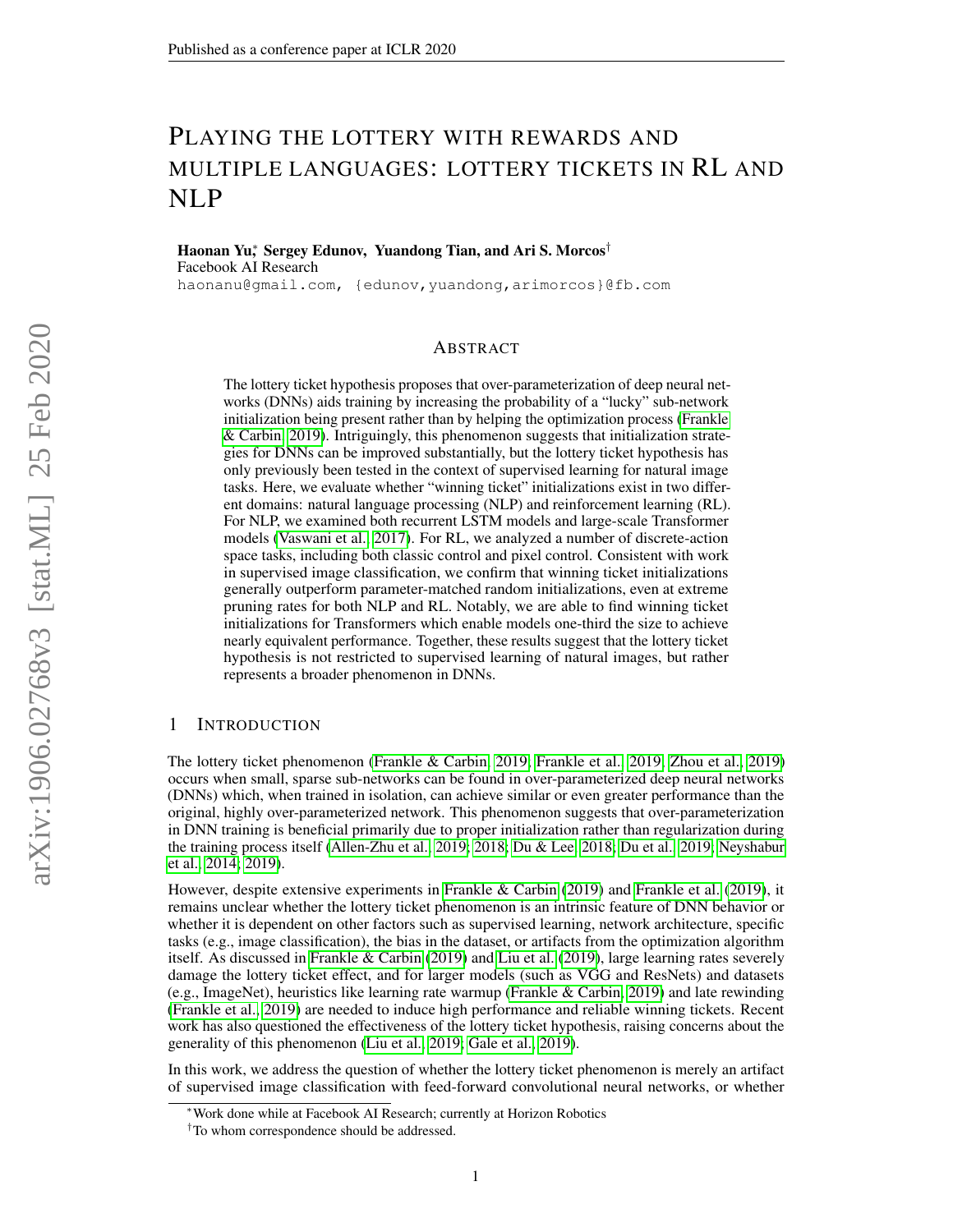this phenomenon generalizes to other domains, architectural paradigms, and learning regimes (e.g., environments with reward signals). Many natural language processing (NLP) models feature complex gating mechanics paired with recurrent dynamics, either of which may significantly impact the optimization process and, consequently, the lottery ticket phenomenon. Furthermore, prior work has suggested that this phenomenon is not present in Transformer models [\(Gale et al., 2019\)](#page-8-6), calling the broad applicability of lottery tickets into question. In reinforcement learning (RL), the data distribution shifts as the agent learns from often reward signals, significantly modifying the optimization process and the resultant networks. Pre-trained feature extractors have proven successful in computer vision [\(Kornblith et al., 2019;](#page-9-3) [Razavian et al., 2014;](#page-9-4) [Yosinski et al., 2014\)](#page-10-2), but in RL, agents often fail to generalize even to extremely similar situations [\(Raghu et al., 2018;](#page-9-5) [Lanctot et al., 2017;](#page-9-6) [Cobbe et al.,](#page-8-7) [2018;](#page-8-7) [Ruderman et al., 2019\)](#page-9-7).

To answer this question, we evaluate whether the lottery ticket hypothesis holds for NLP and RL, both of which are drastically different from traditional supervised image classification. To demonstrate the lottery ticket phenomenon, we ask whether sparsified subnetworks initialized as winning tickets outperform randomly initialized subnetworks at convergence. We note that, though desirable, we do not require that subnetworks match the performance of the full network, as originally stated in [Frankle et al.](#page-8-1) [\(2019\)](#page-8-1). We exclude this requirement because we are primarily interested in whether appropriate initialization impacts the performance of subnetwork training, consistent with the revised definition of the lottery ticket hypothesis in [Frankle & Carbin](#page-8-0) [\(2019\)](#page-8-0). For NLP, we evaluate language modelling on Wikitext-2 with LSTMs [\(Merity et al., 2017\)](#page-9-8) and machine translation on the WMT'14 English-German translation task with Transformers [\(Vaswani et al., 2017\)](#page-10-0). For RL, we evaluate both classic control problems and Atari games [\(Bellemare et al., 2013\)](#page-8-8).

Perhaps surprisingly, we found that lottery tickets are present in both NLP and RL tasks. In NLP, winning tickets were present both in recurrent LSTMs trained on language modeling and in Transformers [\(Vaswani et al., 2017\)](#page-10-0) trained on a machine translation task while in RL, we observed winning tickets in both classic control problems and Atari games (though with high variance). Notably, we are able to find masks and initializations which enable a Transformer Big model to train from scratch to achieve 99% the BLEU score of the unpruned model on the Newstest'14 machine translation task while using only a third of the parameters. Together, these results demonstrate that the lottery ticket phenomenon is a general property of deep neural networks, and highlight their potential for practical applications.

# 2 RELATED WORK

Our work is primarily inspired by the lottery ticket hypothesis, first introduced in [Frankle & Carbin](#page-8-0) [\(2019\)](#page-8-0), which argues that over-parameterized neural networks contain small, sparse sub-networks (with as few as 0.1% of the original network's parameters) which can achieve high performance when trained in isolation. [Frankle et al.](#page-8-1) [\(2019\)](#page-8-1) revised the lottery ticket hypothesis to include the notion of late rewinding, which was found to significantly improve performance for large-scale models and large-scale image classification datasets. In addition, the revised lottery ticket hypothesis relaxed the need for subnetworks to match the performance of the full network to simply exceeding the performance a randomly initialized subnetwork. For brevity, we will refer exclusively to the revised definition throughout the paper. However, both of these works solely focused on supervised image classification, leaving it unclear whether the lottery ticket phenomenon is present in other domains and learning paradigms.

Recent work [\(Liu et al., 2019\)](#page-9-2) challenged the lottery ticket hypothesis, demonstrated that for structured pruning settings, random sub-networks were able to match winning ticket performance. [Gale et al.](#page-8-6) [\(2019\)](#page-8-6) also explored the lottery ticket hypothesis in the context of ResNets and Transformers. Notably, they found that random sub-networks could achieve similar performance to that of winning ticket networks for both model classes. However, they did not use iterative pruning or late rewinding, both of which have been found to significantly improve winning ticket performance [Frankle et al.](#page-8-1) [\(2019\)](#page-8-1); [Frankle & Carbin](#page-8-0) [\(2019\)](#page-8-0).

More broadly, pruning methods for deep neural networks have been explored extensively [\(Han et al.,](#page-8-9) [2015\)](#page-8-9). Following [Frankle et al.](#page-8-1) [\(2019\)](#page-8-1) and [Frankle & Carbin](#page-8-0) [\(2019\)](#page-8-0), we use magnitude pruning in this work, in which the smallest magnitude weights are pruned first [\(Han et al., 2015\)](#page-8-9). To determine optimal pruning performance, [Molchanov et al.](#page-9-9) [\(2017b\)](#page-9-9) greedily prune weights to determine an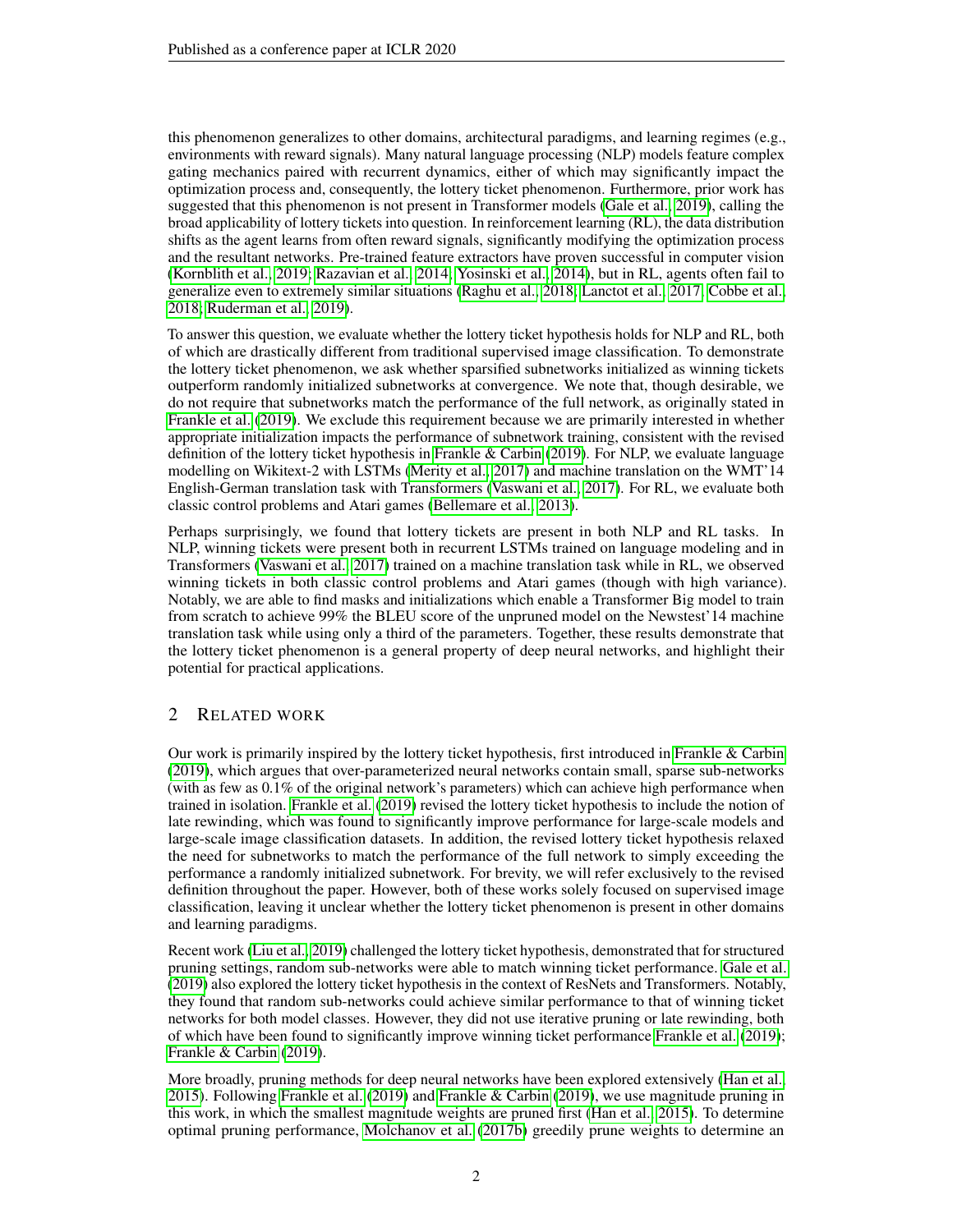oracle ranking. Also, [Ayinde et al.](#page-8-10) [\(2019\)](#page-8-10) and [Qin et al.](#page-9-10) [\(2019\)](#page-9-10) have attempted to rank channels by redundancy and preferentially prune redundant filters, and [Molchanov et al.](#page-9-11) [\(2017a\)](#page-9-11) used variational methods to prune models. However, all of these works only evaluated these approaches for supervised image classification.

## 3 APPROACH

## 3.1 GENERATING LOTTERY TICKETS

Pruning methods In our experiments, we use both one-shot and iterative pruning to find winning ticket initializations. In one-shot pruning, the full network is trained to convergence, and then a given fraction of parameters are pruned, with lower magnitude parameters pruned first. To evaluate winning ticket performance, the remaining weights are reset to their initial values, and the sparsified model is retrained to convergence. However, one-shot pruning is very susceptible to noise in the pruning process, and as a result, it has widely been observed that one-shot pruning under-performs iterative pruning methods [\(Frankle & Carbin, 2019;](#page-8-0) [Han et al., 2015;](#page-8-9) [Liu et al., 2019\)](#page-9-2).

In iterative pruning [\(Frankle & Carbin, 2019;](#page-8-0) [Han et al., 2015\)](#page-8-9), alternating cycles of training models from scratch and pruning are performed. At each pruning iteration, a fixed, small fraction of the remaining weights are pruned, followed by re-initialization to a winning ticket and another cycle of training and pruning. More formally, the pruning at iteration  $k + 1$  is performed on the trained weights of the winning ticket found at iteration k. At iteration k with an iterative pruning rate  $p$ , the fraction of weights pruned is:

$$
r_k = 1 - (1 - p)^k, \ \ 1 \le k \le 20
$$

We therefore perform iterative pruning for all our experiments unless otherwise noted, with an iterative pruning rate  $p = 0.2$ . For our RL experiments, we perform 20 pruning iterations. Pruning was always performed globally, such that all weights (including biases) of different layers were pooled and their magnitudes ordered for pruning. As a result, the fraction of parameters pruned across layers may vary given a total pruning fraction.

Late rewinding In the original incarnation of the lottery ticket hypothesis [\(Frankle & Carbin,](#page-8-0) [2019\)](#page-8-0), winning tickets were reset to their values at initialization. However, [Frankle et al.](#page-8-1) [\(2019\)](#page-8-1) found that resetting winning tickets to their values to an iteration early in training resulted in dramatic improvements in winning ticket performance on large-scale image datasets, even when weights were reset to their values only a few iterations into training. late rewinding can therefore be defined as resetting winning tickets to their weights at iteration  $j$  in training, with the original lottery ticket paradigm taking  $j = 0$ . Unless otherwise noted, we use late rewinding throughout, with a late rewinding value of 1 epoch used for all RL experiments. We also compare late rewinding with normal resetting for NLP in section [4.1](#page-4-0) and on several representative RL games in section [4.2.](#page-5-0)

#### 3.2 NATURAL LANGUAGE PROCESSING

To test the lottery ticket hypothesis in NLP, we use two broad model and task paradigms: twolayer LSTMs for language modeling on Wikitext-2 [\(Merity et al., 2017\)](#page-9-8) and Transformer Base and Transformer Big models [\(Vaswani et al., 2017\)](#page-10-0) on the WMT'14 En2De News Translation task.

Language modeling using LSTMs For the language modeling task, we trained an LSTM model with a hidden state size of 650. It contained a dropout layer between the two RNN layers with a dropout probability of 0.5. The LSTM received word embeddings of size 650. For training, we used truncated Backpropagation Through Time (truncated BPTT) with a sequence length of 50. The training batch size was set to 30, and models were optimized using Adam with a learning rate of  $10^{-3}$  and  $\beta_1 = 0.9, \beta_2 = 0.999, \epsilon = 10^{-3}$ .

As in the RL experiments, we use global iterative pruning with an iterative pruning rate of 0.2 and 20 total pruning iterations. We also employ late rewinding where the initial weights of a winning ticket were set to the weights after first epoch of training the full network. For ticket evaluation, we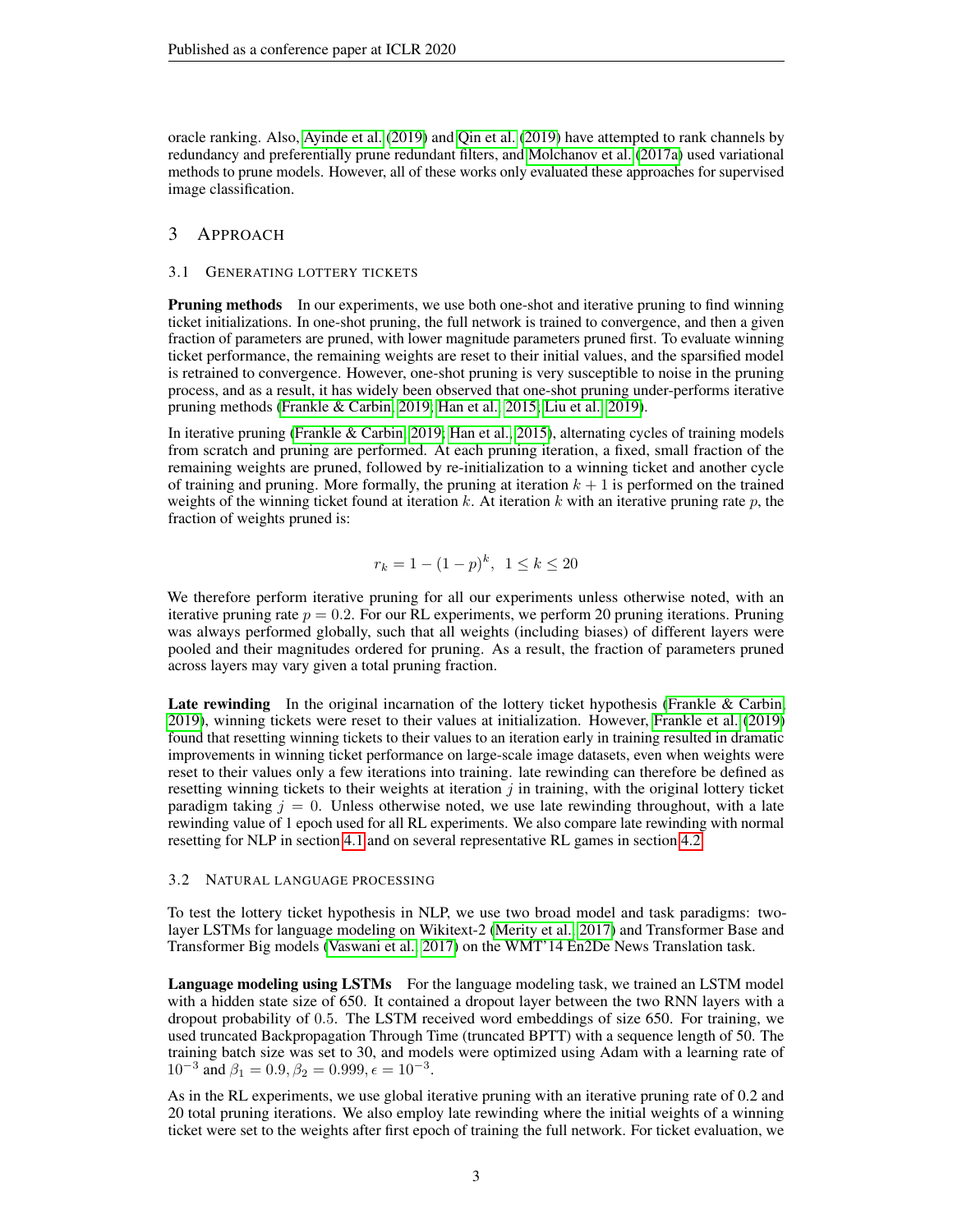trained the model for 10 epochs on the training set, after which we computed the log perplexity on the test set. We also perform two ablation studies without late rewinding and using one-shot pruning, respectively.

Machine translation using transformers For the machine translation task, we use the FAIRSEO framework<sup>[1](#page-4-1)</sup> [\(Ott et al., 2019\)](#page-9-12), following the setup described in [\(Ott et al., 2018\)](#page-9-13) to train Transformerbase model on the pre-processed dataset from [\(Vaswani et al., 2017\)](#page-10-0). We train models for 50,000 updates and apply checkpoint averaging. We report case-sensitive tokenized BLEU with  $m$ ulti-bleu.pl<sup>[2](#page-4-2)</sup> on the Newstest 2014<sup>[3](#page-4-3)</sup>.

#### 3.3 REINFORCEMENT LEARNING

## <span id="page-3-0"></span>3.3.1 SIMULATED ENVIRONMENTS

For our RL experiments, we use two types of discrete-action games: classic control and pixel control. For classic control, we evaluated 3 OpenAI Gym<sup>[4](#page-4-4)</sup> environments that have vectors of real numbers as network inputs. These simple experiments mainly serve to verify whether winning tickets exist in networks that solely consist of fully-connected (FC) layers for RL problems. For pixel control, we evaluated 9 Atari [\(Bellemare et al., 2013\)](#page-8-8) games. A summary of all the games along with the corresponding networks is provided in Table [A1.](#page-11-0) Classic control games were trained using the FLARE framework<sup>[5](#page-4-5)</sup> and Atari games were trained using the ELF framework<sup>[6](#page-4-6)</sup> [\(Tian et al., 2017\)](#page-9-14).

## <span id="page-3-1"></span>3.3.2 TICKET EVALUATION

To evaluate a ticket (pruned sub-network), we train the ticket to play a game with its corresponding initial weights for N epochs. Here, an epoch is defined as every M game episodes or every M training batches depending on the game type. At the end of training, we compute the averaged episodic reward over the last L game episodes. This average reward, defined as *ticket reward*, indicates the final performance of the ticket playing a game by sampling actions from its trained policy. For each game, we plot ticket reward curves for both winning and random tickets as the fraction of weights pruned increases. To evaluate the impact of random seed on our results, we repeated the iterative pruning process three times on every game, and plot (mean  $\pm$  standard deviation) for all results.

Classic control All three games were trained in the FLARE framework with 32 game threads running in parallel, and each thread gets blocked every 4 time steps for training. Thus a training batch contains  $32 \times 4 = 128$  time steps. Immediate rewards are divided by 100. For optimization, we use RMSprop with a learning rate of  $10^{-4}$  and  $\alpha = 0.99, \epsilon = 10^{-8}$ .

Pixel control All 9 Atari games are trained using a common ELF configuration with all RL hyperparameters being shared across games (see Table [A1](#page-11-0) for our choices of  $N$  and  $M$ ). Specifically, each game has 1024 game threads running in parallel, and each thread gets blocked every 6 time steps for training. For each training batch, the trainer samples 128 time steps from the common pool. The policy entropy cost for exploration is weighted by 0.01. We clip both immediate rewards and advantages to  $[-1, +1]$ . Because the training is asynchronous and off-policy, we impose an importance factor which is the ratio of action probability given by the current policy to that from the old policy. This ratio is clamped at 1.5 to stabilize training. For optimization, we use Adam with a learning rate of  $10^{-3}$  and  $\beta_1 = 0.9, \beta_2 = 0.999, \epsilon = 10^{-3}$ .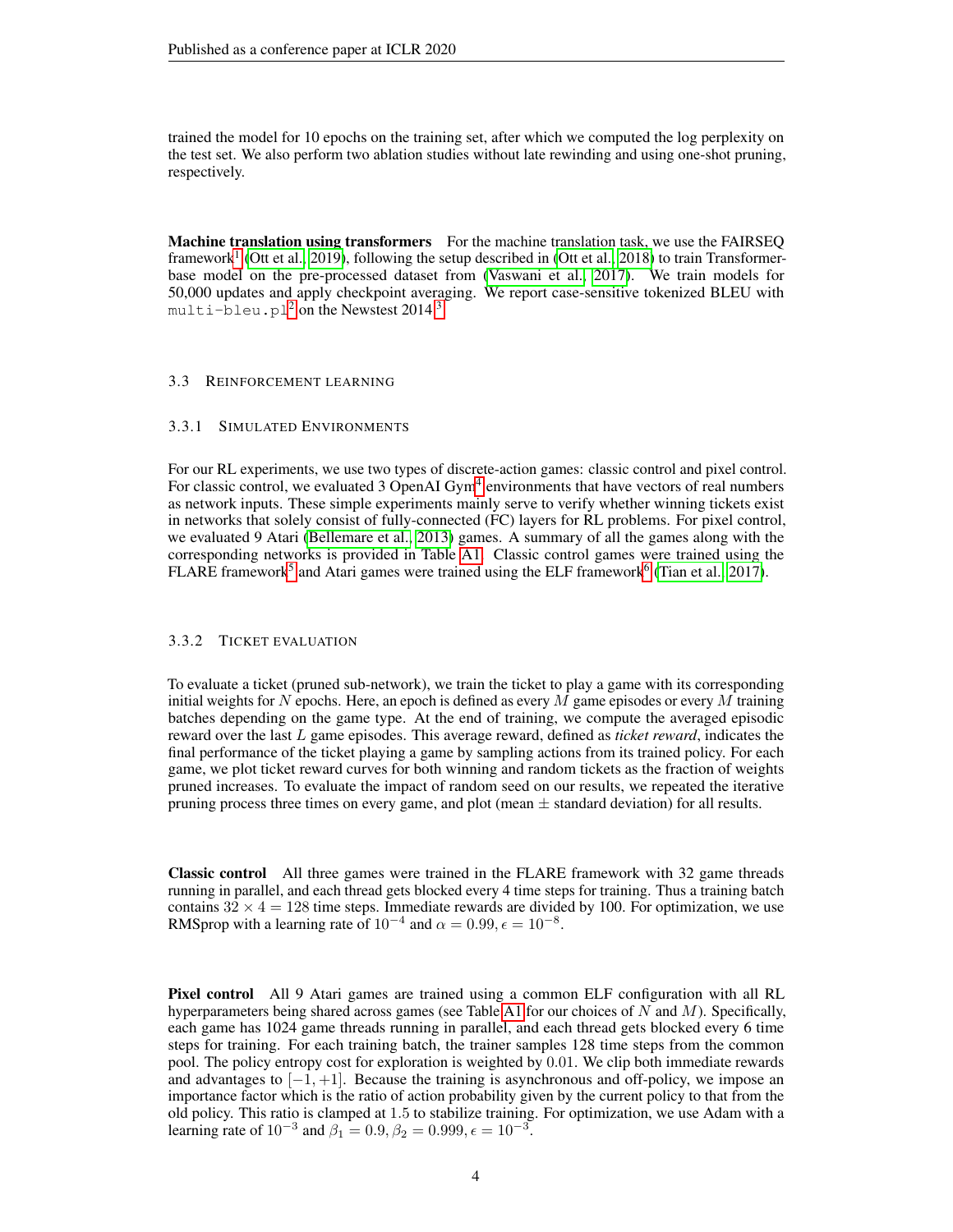<span id="page-4-7"></span>

Figure 1: Performance of winning ticket initializations for LSTM models trained on Wikitext-2.

## 4 RESULTS

## <span id="page-4-0"></span>4.1 NATURAL LANGUAGE PROCESSING

In this section, we investigate whether winning ticket outperform random tickets in the context of NLP. In particular, we focus on language modeling with a recurrent LSTM and machine translation using two variants of the Transformer model [\(Vaswani et al., 2017\)](#page-10-0).

## 4.1.1 LANGUAGE MODELING WITH LSTMS

We first investigate whether winning tickets exist in a two-layer LSTM model trained to perform a language modeling task on the Wikitext-2 dataset. Encouragingly, we found that winning tickets with late rewinding significantly outperformed random tickets in this task for all pruning levels and demonstrated high performance even at high pruning rates, with as many as 90% of parameters capable of being removed without a noticeable increase in log perplexity (Figure [1\)](#page-4-7).

To measure the impact of iterative pruning and late rewinding, we performed ablation studies for these two properties. Interestingly, removing late rewinding only slightly damaged performance and primarily impacted intermediate pruning levels, suggesting that it is only partially necessary for language modeling with LSTMs. Iterative pruning, however, was essential, as performance plummeted, reaching values worse than random tickets once 80% of parameters had been pruned. Together, these results both validate the lottery ticket hypothesis in language modeling with LSTMs and demonstrate the impact of iterative pruning and late rewinding in this setting.

#### 4.1.2 MACHINE TRANSLATION WITH TRANSFORMERS

We next evaluate whether winning tickets are present in Transformer models trained on machine translation. Our baseline machine translation model Transformer Base achieves a BLEU score of 27.6 on the Newstest'14 test set (compared to 27.3 in [Vaswani et al.](#page-10-0) [\(2017\)](#page-10-0)). We perform global iterative pruning with and without late rewinding to the parameters of the baseline model after 1000 updates. Consistent with our results on language modeling with LSTMs, winning tickets outperform random tickets in Transformer models (Figure [2](#page-5-1) left). Additionally, we again found that iterative pruning and late rewinding significantly improved performance, with iterative pruning again having a larger impact than late rewinding. The necessity of these modifications explain why our results differ from [Gale et al.](#page-8-6) [\(2019\)](#page-8-6), which only used one-shot pruning without late rewinding.

<span id="page-4-2"></span><span id="page-4-1"></span><sup>1</sup><https://github.com/pytorch/fairseq>

<sup>2</sup>[https://github.com/moses-smt/mosesdecoder/blob/master/scripts/generic/](https://github.com/moses-smt/mosesdecoder/blob/master/scripts/generic/multi-bleu.perl) [multi-bleu.perl](https://github.com/moses-smt/mosesdecoder/blob/master/scripts/generic/multi-bleu.perl)

<span id="page-4-3"></span><sup>3</sup><https://www.statmt.org/wmt14/translation-task.html>

<span id="page-4-4"></span><sup>4</sup><https://gym.openai.com/>

<span id="page-4-5"></span><sup>5</sup><https://github.com/idlrl/flare>

<span id="page-4-6"></span><sup>6</sup><https://github.com/pytorch/ELF>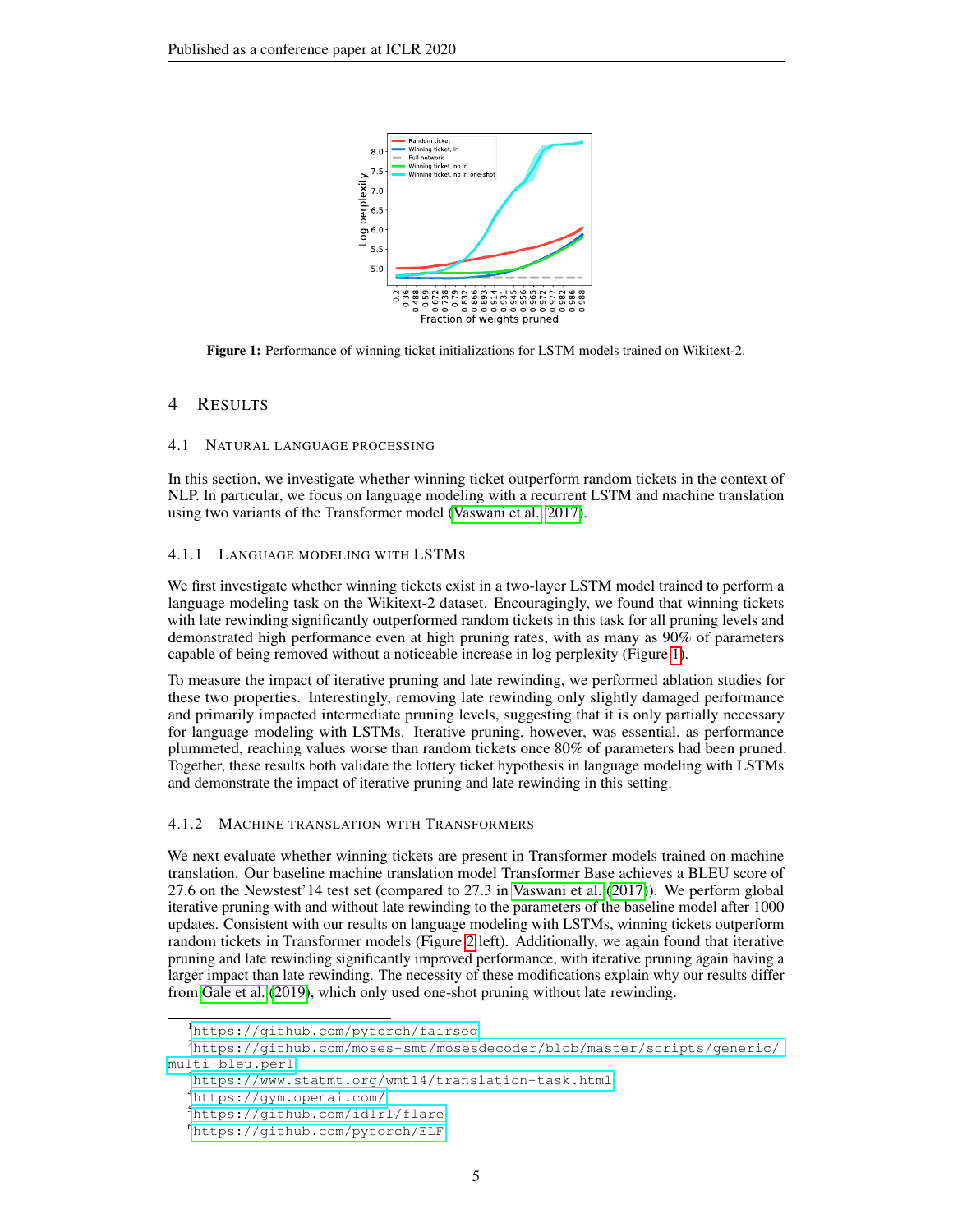<span id="page-5-1"></span>

Figure 2: Winning ticket initialization performance for Transformer Base models trained on machine translation.



Figure 3: Winning ticket initialization performance for Transformer Big models trained on machine translation.

We also evaluated a version of the Transformer Base model in which only Transformer layer weights (attention and fully connected layers) were pruned, but embeddings were left intact (Figure [2](#page-5-1) right). Results in this setting were noticeably different from when we pruned all weights. First, the random ticket performance drops off at a much faster rate than in the full pruning setting. This suggests that, for random initializations, a large fraction of embedding weights can be pruned without damaging network performance, but very few transformer layer weights can be pruned. Second, and in stark contrast to the random ticket case, we observed that winning ticket performance was remarkably robust to pruning of only the transformer layer weights, with a roughly linear drop in BLEU score.

To determine whether the lottery phenomenon scales even further, we trained a Transformer Big model with 210M parameters, which reaches a BLEU score of 29.3 (compared to 28.4 in [Vaswani](#page-10-0) [et al.](#page-10-0) [\(2017\)](#page-10-0)). Here, we again observe that winning tickets significantly outperform random tickets (Figure [2\)](#page-5-1). Notably, we found that with iterative pruning and late rewinding model performance we can train models from scratch 99% of the unpruned model's performance with only a third of the weights (28.9 BLEU 67% pruned vs. 29.2 BLEU unpruned). This result demonstrates the practical implications for the lottery ticket phenomenon as current state of the art Transformer-based systems are often too large to deploy and are highly expensive to train, though sparse matrix multiplication libraries would be necessary to realize this gain.

## <span id="page-5-0"></span>4.2 REINFORCEMENT LEARNING

#### 4.2.1 CLASSIC CONTROL

To begin our investigation of the lottery ticket hypothesis in reinforcement learning, we evaluated three simple classic control games: Cartpole-v0, Acrobot-v1, and LunarLander-v2. As discussed in Section [3.3.1](#page-3-0) and Table [A1,](#page-11-0) we used simple fully-connected models with three hidden layers. Encouragingly, and consistent with supervised image classification results, we found that winning tickets successfully outperformed random tickets in classic control environments (Figure [4\)](#page-6-0). This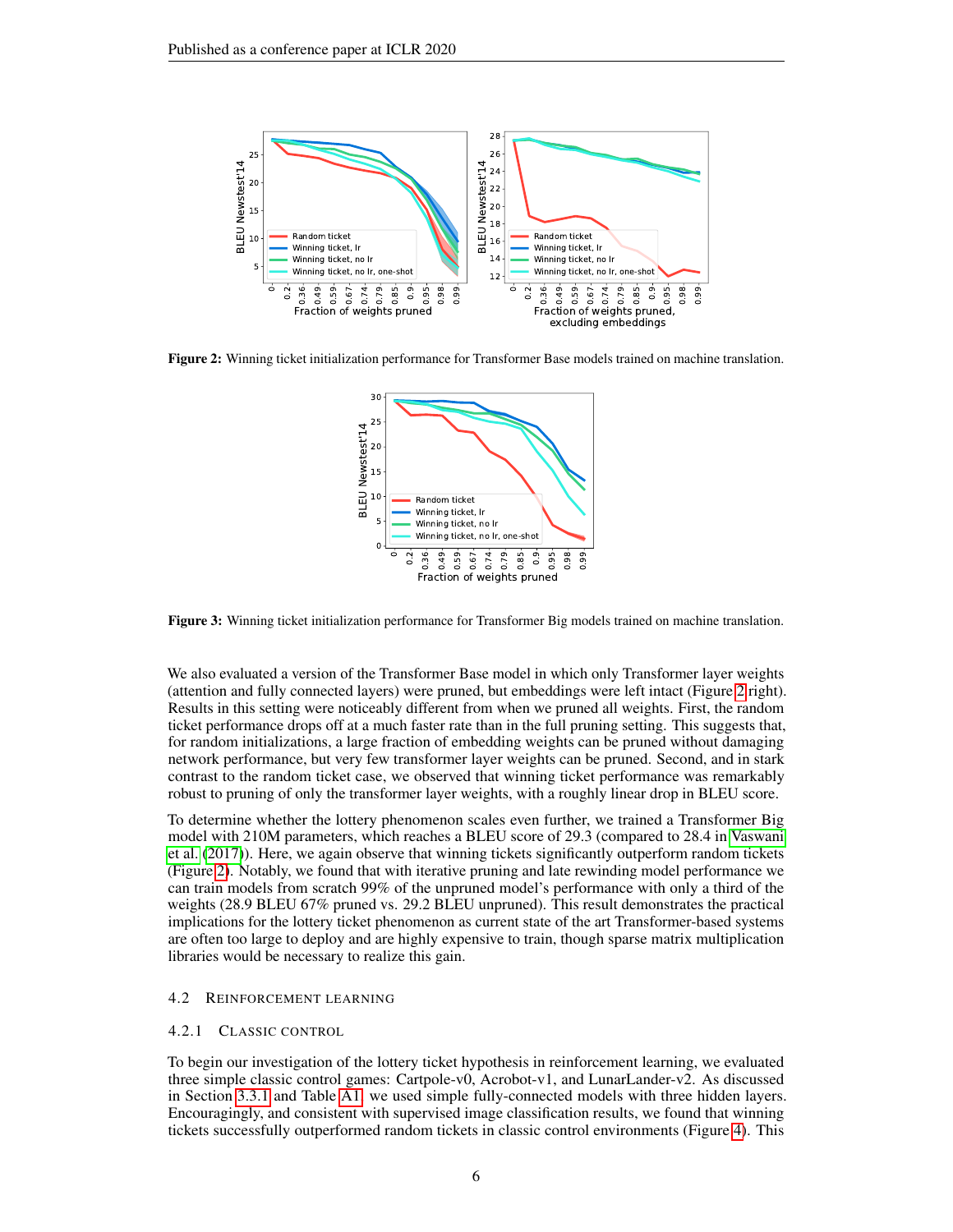<span id="page-6-0"></span>

**Figure 4:** Winning ticket performance on classic control games. Each curve plots the mean  $\pm$  standard deviation of three independent iterative pruning processes for each game.

<span id="page-6-1"></span>

**Figure 5:** Reward curves of WTs (blue) and RTs (red) on Atari. Shaded error bars represent mean  $\pm$  standard deviation across runs and the gray curve represents performance of the unpruned network.

result suggests that the lottery ticket phenomenon is not merely an artifact of supervised image classification, but occurs in RL paradigms as well.

## 4.2.2 ATARI GAMES

However, in the original lottery ticket study [\(Frankle & Carbin, 2019\)](#page-8-0), winning tickets were substantially easier to find in simple, fully-connected models trained on simple datasets (e.g., MNIST) than in more complex models trained on larger datasets (e.g. ResNets on CIFAR and ImageNet). We therefore asked whether winning tickets exist in convolutional networks trained on Atari games as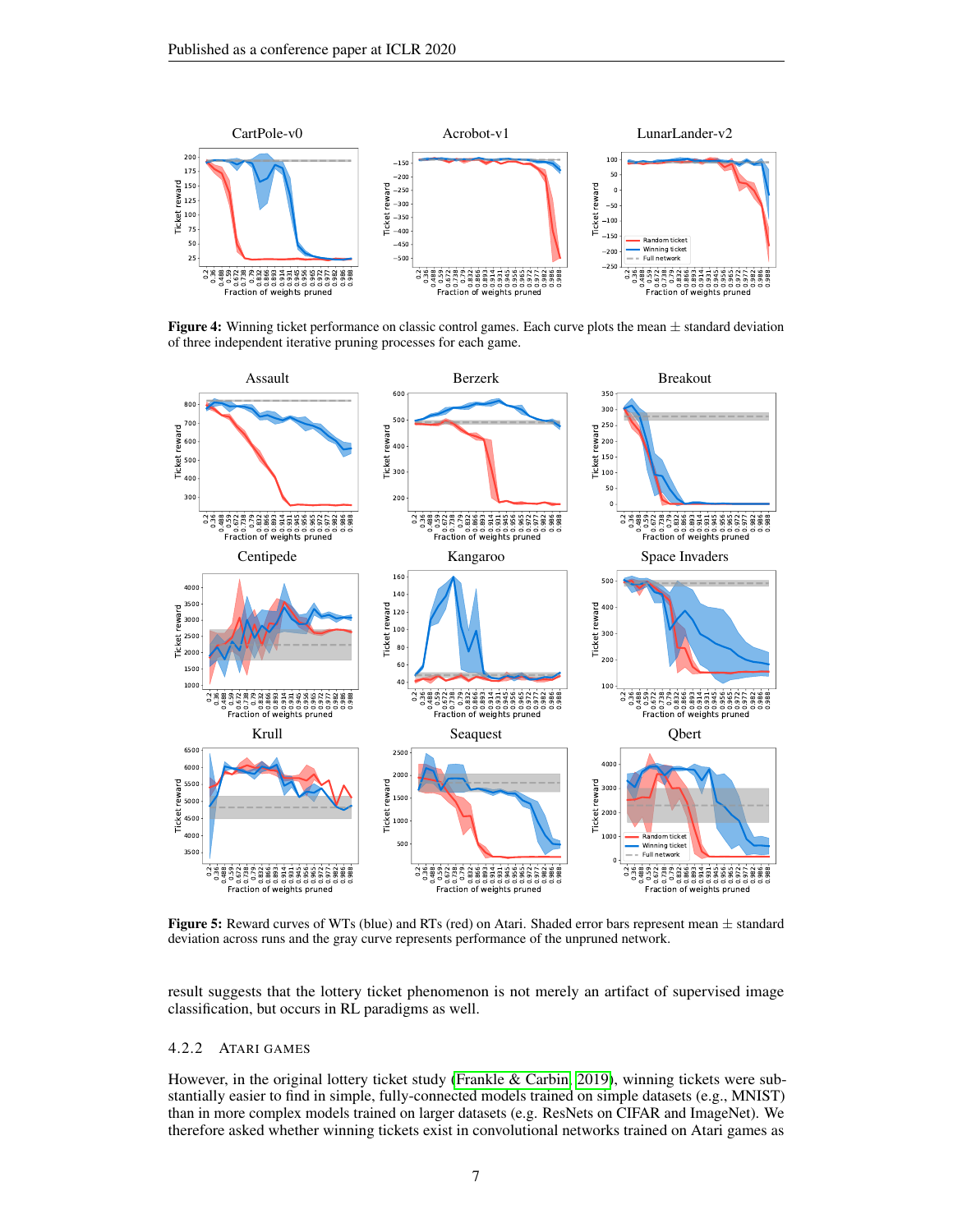<span id="page-7-0"></span>

Figure 6: Ablation studies of several classic control games on the effects of late rewinding and iterative pruning. Shaded error bars represent mean ± standard deviation across runs and the gray curve represents performance of the unpruned network.

well. We found that the impact of winning tickets varied substantially across Atari games (Figure [5\)](#page-6-1), with some games, such as Assault, Seaquest, and Berzerk benefiting significantly from winning ticket initializations, while other games, such as Breakout and Centipede only benefitted slightly. Notably, winning ticket initializations *increased* reward for both Berzerk and Qbert. Interestingly, one game, Krull, saw no such benefit, and both winning and random tickets performed well even at the most extreme pruning fractions, suggesting that Krull may be so over-parameterized that we were unable to get into the regime in which winning ticket differences emerge.

One particularly interesting case is that of Kangaroo. Because we used the same hyperparameter settings for all games, the initial, unpruned Kangaroo models failed to converge to high rewards (typical reward on Kangaroo for converged models is in the several thousands). Surprisingly, however, winning ticket initializations substantially improved performance (though these models were still very far from optimal performance on this task) over random tickets, enabling some learning where no learning at all was previously possible. Together, these results suggest that while beneficial winning ticket initializations can be found for some Atari games, winning ticket initializations for other games may not exist or be more difficult to find.

We also observed that the shape of pruning curves for random tickets on Atari games also varied substantially based on the game. For example, some games, such as Breakout and Space Invaders, were extremely sensitive to pruning, with performance dropping almost immediately, while other games, such as Berzerk, Centipede, and Krull actually saw performance steadily *increase* in early pruning iterations. This result suggests that the level of over-parameterization varies dramatically across Atari games and that "one size fits all" models may have subtle impacts on performance based on their level of over-parameterization.

To measure the impact of late rewinding and iterative pruning on the performance of winning ticket initializations in RL, we performed ablation studies on six representative games both from classic control and Atari: CartPole-v0, Acrobot-v1, LunarLander-v2, Assault, Breakout, and Seaquest. For all ablation experiments, we leave all training parameters fixed (configuration, hyperparameter, optimizer, etc.) except for those specified. For both classic control (Figure [6\)](#page-7-0) and Atari (Figure [7\)](#page-8-11), we observed that, consistent with previous results in supervised image classification [\(Frankle et al.,](#page-8-1) [2019;](#page-8-1) [Frankle & Carbin, 2019\)](#page-8-0), both late rewinding and iterative pruning improve winning ticket performance, though interestingly, the degree to which these modifications improved performance varied significantly across games.

# 5 CONCLUSION

In this study, we investigated whether the lottery ticket hypothesis holds in regimes beyond simple supervised image classification by analyzing both NLP and RL domains. For NLP, we found that winning ticket initializations beat random tickets both for recurrent LSTM models trained on language modeling and Transformer models trained on machine translation. Notably, we found high performing Transformer Big models even at high pruning rates ( $\geq 67\%$ ). For RL, we found that winning ticket initializations substantially outperformed random tickets on classic control problems and for many, but not all, Atari games. Together, these results suggest that the lottery ticket phenomenon is not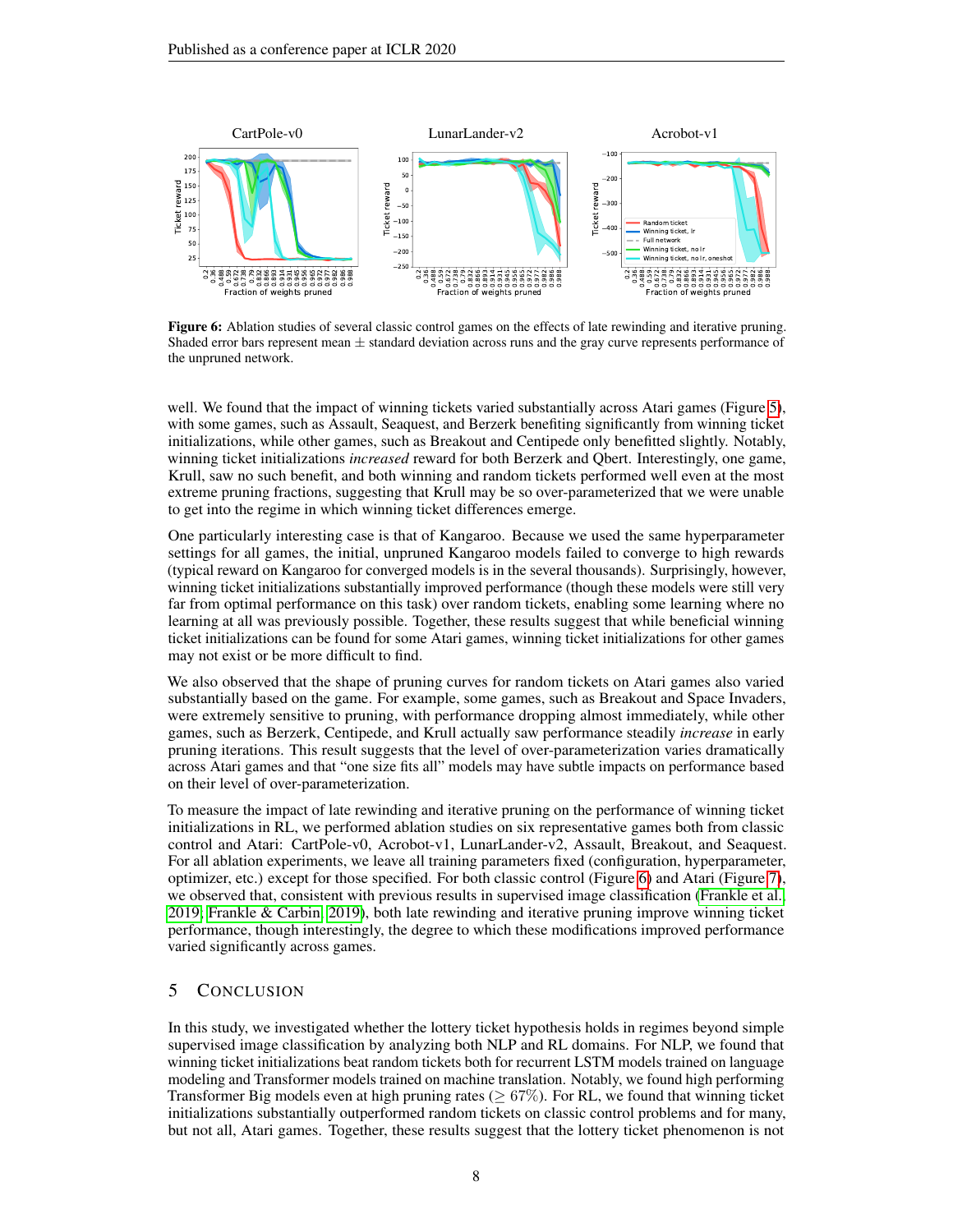<span id="page-8-11"></span>

Figure 7: Ablation studies of several pixel control games on the effects of iterative pruning. Shaded error bars represent mean  $\pm$  standard deviation across runs and the gray curve represents performance of the unpruned network. "lr" means late-resetting.

restricted to supervised image classification, but rather represents a general feature of deep neural network training.

## **REFERENCES**

- <span id="page-8-3"></span>Zeyuan Allen-Zhu, Yuanzhi Li, and Yingyu Liang. Learning and generalization in overparameterized neural networks, going beyond two layers. November 2018. URL [http://arxiv.org/abs/](http://arxiv.org/abs/1811.04918) [1811.04918](http://arxiv.org/abs/1811.04918).
- <span id="page-8-2"></span>Zeyuan Allen-Zhu, Yuanzhi Li, and Zhao Song. A convergence theory for deep learning via overparameterization. In Kamalika Chaudhuri and Ruslan Salakhutdinov (eds.), *Proceedings of the 36th International Conference on Machine Learning*, volume 97 of *Proceedings of Machine Learning Research*, pp. 242–252, Long Beach, California, USA, 09–15 Jun 2019. PMLR. URL <http://proceedings.mlr.press/v97/allen-zhu19a.html>.
- <span id="page-8-10"></span>Babajide O Ayinde, Tamer Inanc, and Jacek M Zurada. Redundant feature pruning for accelerated inference in deep neural networks. *Neural networks: the official journal of the International Neural Network Society*, May 2019. ISSN 0893-6080. doi: 10.1016/j.neunet.2019.04.021. URL [http:](http://www.sciencedirect.com/science/article/pii/S0893608019301273) [//www.sciencedirect.com/science/article/pii/S0893608019301273](http://www.sciencedirect.com/science/article/pii/S0893608019301273).
- <span id="page-8-8"></span>M. G. Bellemare, Y. Naddaf, J. Veness, and M. Bowling. The arcade learning environment: An evaluation platform for general agents. *Journal of Artificial Intelligence Research*, 47:253–279, jun 2013.
- <span id="page-8-7"></span>Karl Cobbe, Oleg Klimov, Chris Hesse, Taehoon Kim, and John Schulman. Quantifying generalization in reinforcement learning. December 2018. URL <http://arxiv.org/abs/1812.02341>.
- <span id="page-8-4"></span>Simon S Du and Jason D Lee. On the power of over-parametrization in neural networks with quadratic activation. In *International Conference in Machine Learning (ICML)*, 2018.
- <span id="page-8-5"></span>Simon S Du, Xiyu Zhai, Barnabas Poczos, and Aarti Singh. Gradient descent provably optimizes over-parameterized neural networks. In *International Conference in Learning Representations (ICLR)*, 2019.
- <span id="page-8-0"></span>Jonathan Frankle and Michael Carbin. The lottery ticket hypothesis: Finding sparse, trainable neural networks. In *International Conference on Learning Representations*, 2019. URL [http:](http://arxiv.org/abs/1803.03635) [//arxiv.org/abs/1803.03635](http://arxiv.org/abs/1803.03635).
- <span id="page-8-1"></span>Jonathan Frankle, Gintare Karolina Dziugaite, Daniel M Roy, and Michael Carbin. The lottery ticket hypothesis at scale. March 2019. URL <http://arxiv.org/abs/1903.01611>.
- <span id="page-8-6"></span>Trevor Gale, Erich Elsen, and Sara Hooker. The state of sparsity in deep neural networks. February 2019. URL <http://arxiv.org/abs/1902.09574>.
- <span id="page-8-9"></span>Song Han, Jeff Pool, John Tran, and William Dally. Learning both weights and connections for efficient neural network. In *Advances in neural information processing systems*, pp. 1135–1143, 2015.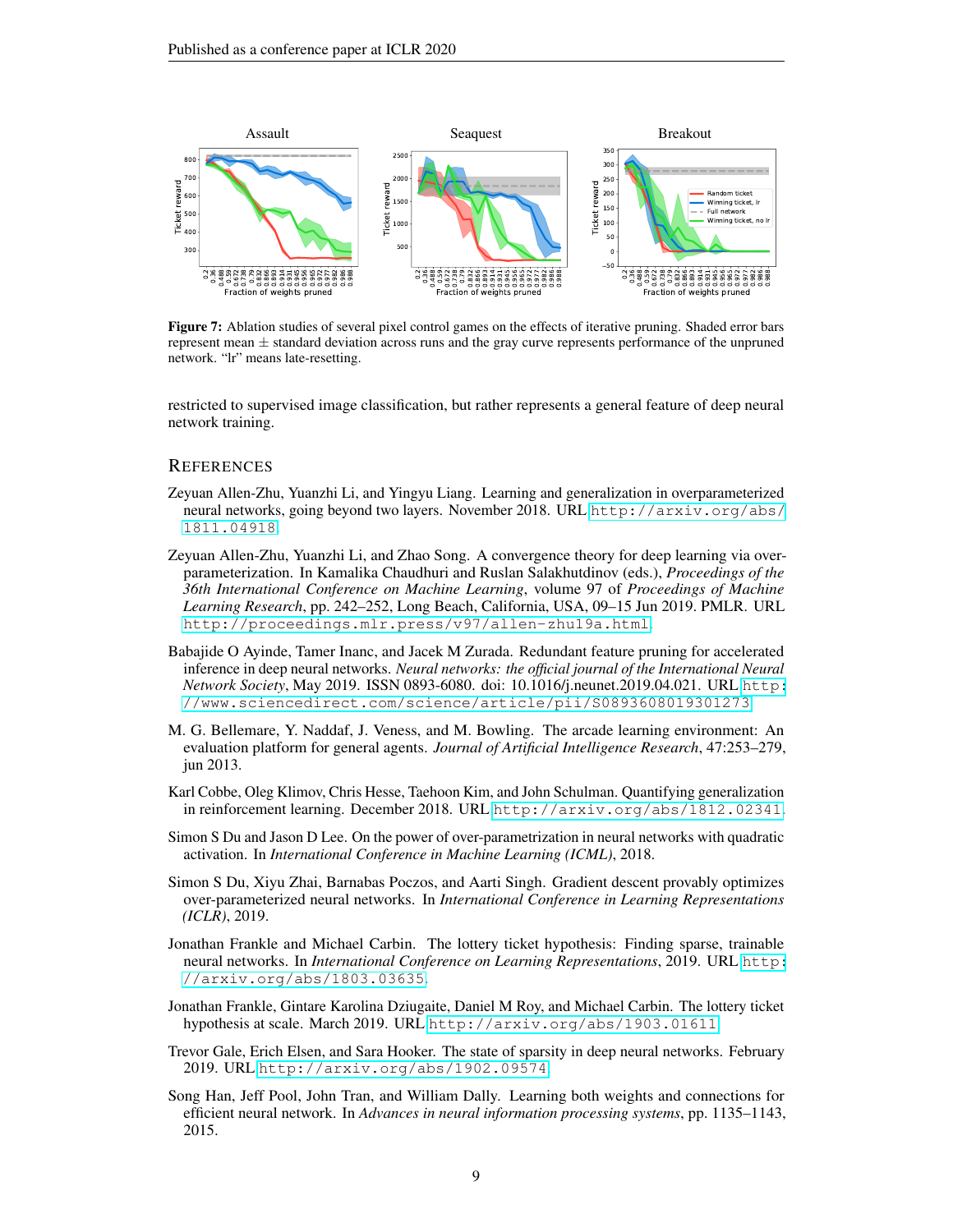- <span id="page-9-3"></span>Simon Kornblith, Jonathon Shlens, and Quoc V Le. Do better ImageNet models transfer better? In *Computer Vision and Pattern Recogntion (CVPR)*, 2019.
- <span id="page-9-6"></span>Marc Lanctot, Vinicius Zambaldi, Audrūnas Gruslys, Angeliki Lazaridou, Karl Tuyls, Julien Pérolat, David Silver, and Thore Graepel. A unified game-theoretic approach to multiagent reinforcement learning. In *Proceedings of the 31st International Conference on Neural Information Processing Systems*, NIPS'17, pp. 4193–4206, USA, 2017. Curran Associates Inc. ISBN 978-1-5108-6096-4. URL <http://dl.acm.org/citation.cfm?id=3294996.3295174>.
- <span id="page-9-2"></span>Zhuang Liu, Mingjie Sun, Tinghui Zhou, Gao Huang, and Trevor Darrell. Rethinking the value of network pruning. In *International Conference on Learning Representations*, 2019. URL <http://arxiv.org/abs/1810.05270>.
- <span id="page-9-8"></span>Stephen Merity, Caiming Xiong, James Bradbury, and Richard Socher. Pointer sentinel mixture models. In *International Conference in Learning Representations (ICLR)*, 2017.
- <span id="page-9-11"></span>Dmitry Molchanov, Arsenii Ashukha, and Dmitry Vetrov. Variational dropout sparsifies deep neural networks. In *Proceedings of the 34th International Conference on Machine Learning-Volume 70*, pp. 2498–2507. JMLR. org, 2017a.
- <span id="page-9-9"></span>Pavlo Molchanov, Stephen Tyree, Tero Karras, Timo Aila, and Jan Kautz. Pruning convolutional neural networks for resource efficient inference. In *International Conference in Learning Representations (ICLR)*, 2017b.
- <span id="page-9-0"></span>Behnam Neyshabur, Ryota Tomioka, and Nathan Srebro. In search of the real inductive bias: On the role of implicit regularization in deep learning. In *International Conference in Learning Representations (ICLR) Workshop Track*, 2014.
- <span id="page-9-1"></span>Behnam Neyshabur, Zhiyuan Li, Srinadh Bhojanapalli, Yann LeCun, and Nathan' Srebro. The role of over-parametrization in generalization of neural networks. In *International Conference on Learning Representations*, 2019. URL [https://openreview.net/forum?id=BygfghAcYX&](https://openreview.net/forum?id=BygfghAcYX¬eId=BygfghAcYX) [noteId=BygfghAcYX](https://openreview.net/forum?id=BygfghAcYX¬eId=BygfghAcYX).
- <span id="page-9-13"></span>Myle Ott, Sergey Edunov, David Grangier, and Michael Auli. Scaling neural machine translation. In *Proc. of WMT*, 2018.
- <span id="page-9-12"></span>Myle Ott, Sergey Edunov, Alexei Baevski, Angela Fan, Sam Gross, Nathan Ng, David Grangier, and Michael Auli. fairseq: A fast, extensible toolkit for sequence modeling. In *Proceedings of NAACL-HLT 2019: Demonstrations*, 2019.
- <span id="page-9-10"></span>Zhuwei Qin, Fuxun Yu, Chenchen Liu, and Xiang Chen. Interpretable convolutional filter pruning, 2019. URL <https://openreview.net/forum?id=BJ4BVhRcYX>.
- <span id="page-9-5"></span>Maithra Raghu, Alex Irpan, Jacob Andreas, Robert Kleinberg, Quoc V Le, and Jon Kleinberg. Can deep reinforcement learning solve Erdos-Selfridge-Spencer games? In *International Conference in Machine Learning (ICML)*, 2018.
- <span id="page-9-4"></span>Ali Sharif Razavian, Hossein Azizpour, Josephine Sullivan, and Stefan Carlsson. Cnn features offthe-shelf: An astounding baseline for recognition. In *Proceedings of the 2014 IEEE Conference on Computer Vision and Pattern Recognition Workshops*, CVPRW '14, pp. 512–519, Washington, DC, USA, 2014. IEEE Computer Society. ISBN 978-1-4799-4308-1. doi: 10.1109/CVPRW.2014.131. URL <http://dx.doi.org/10.1109/CVPRW.2014.131>.
- <span id="page-9-7"></span>Avraham Ruderman, Richard Everett, Bristy Sikder, Hubert Soyer, Jonathan Uesato, Ananya Kumar, Charlie Beattie, and Pushmeet Kohli. Uncovering surprising behaviors in reinforcement learning via worst-case analysis, 2019. URL <https://openreview.net/forum?id=SkgZNnR5tX>.
- <span id="page-9-14"></span>Yuandong Tian, Qucheng Gong, Wenling Shang, Yuxin Wu, and C. Lawrence Zitnick. Elf: An extensive, lightweight and flexible research platform for real-time strategy games. *Advances in Neural Information Processing Systems (NIPS)*, 2017.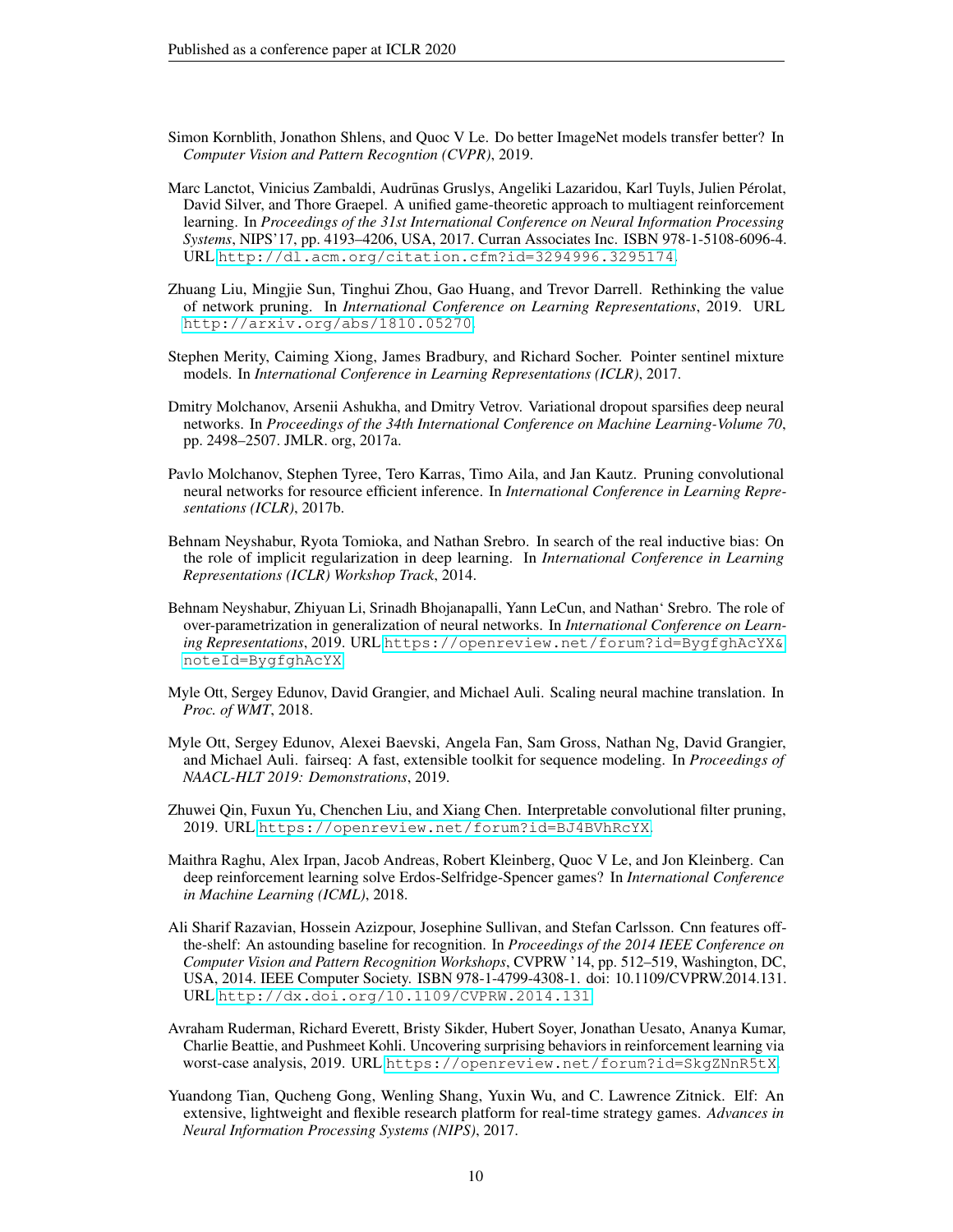- <span id="page-10-0"></span>Ashish Vaswani, Noam Shazeer, Niki Parmar, Jakob Uszkoreit, Llion Jones, Aidan N Gomez, Ł ukasz Kaiser, and Illia Polosukhin. Attention is all you need. In I. Guyon, U. V. Luxburg, S. Bengio, H. Wallach, R. Fergus, S. Vishwanathan, and R. Garnett (eds.), *Advances in Neural Information Processing Systems 30*, pp. 5998–6008. Curran Associates, Inc., 2017. URL [http:](http://papers.nips.cc/paper/7181-attention-is-all-you-need.pdf) [//papers.nips.cc/paper/7181-attention-is-all-you-need.pdf](http://papers.nips.cc/paper/7181-attention-is-all-you-need.pdf).
- <span id="page-10-2"></span>Jason Yosinski, Jeff Clune, Yoshua Bengio, and Hod Lipson. How transferable are features in deep neural networks? In Z. Ghahramani, M. Welling, C. Cortes, N. D. Lawrence, and K. Q. Weinberger (eds.), *Advances in Neural Information Processing Systems 27*, pp. 3320–3328. Curran Associates, Inc., 2014. URL [http://papers.nips.cc/paper/](http://papers.nips.cc/paper/5347-how-transferable-are-features-in-deep-neural-networks.pdf) [5347-how-transferable-are-features-in-deep-neural-networks.pdf](http://papers.nips.cc/paper/5347-how-transferable-are-features-in-deep-neural-networks.pdf).
- <span id="page-10-1"></span>Hattie Zhou, Janice Lan, Rosanne Liu, and Jason Yosinski. Deconstructing lottery tickets: Zeros, signs, and the supermask. In *Neural Information Processing Symposium (NeurIPS)*, 2019.